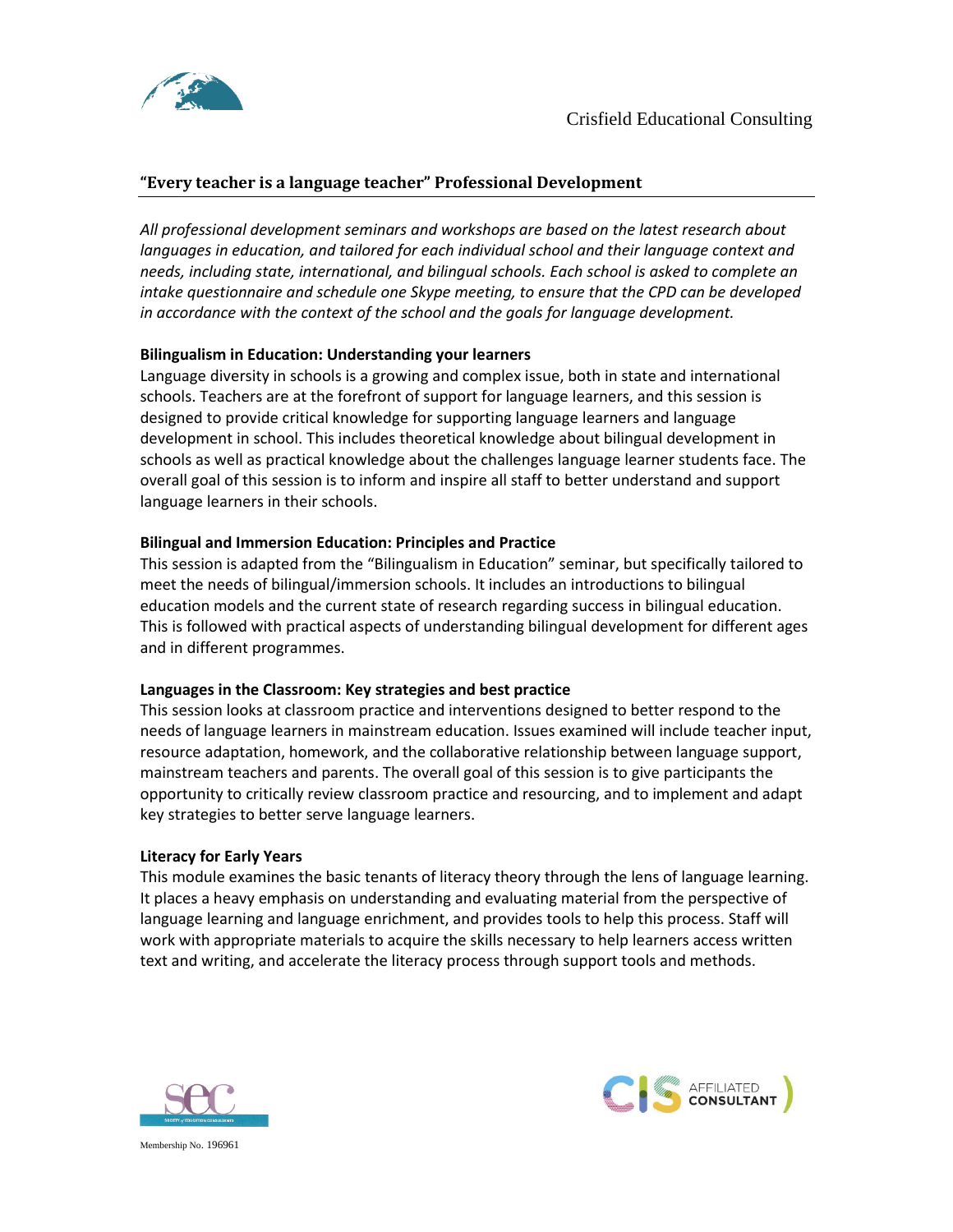

## **Literacy for the Middle Years/Secondary**

This module is designed to help staff better understand the roadblocks that language level poses to building literacy and learning content. By using real classroom materials, staff learn to analyse text and create resources for learners to help them access knowledge with limited language and literacy skills. Staff will work with a variety of tools that increase learner chances of success, and learn how to accelerate the literacy process.

## **Whole-school Collaboration for Language-Integrated Teaching (LIT)**

This module serves as a springboard for creating an effective collaboration between staff within and across year groups and subject areas. This includes structuring language objectives across the curriculum and planning a language development trajectory for the whole school. Teachers will be introduced to key resources and planning methods to be used in the implementation of LIT.

## **Assessment with Empathy and Accuracy**

This module focuses on building understanding of the different issues arising from assessment in a second language, and provides a model of fair assessment based on the stages of language learning. Staff will leave with a renewed vision of the different types of assessment available, and needed, and how to adapt them to allow language learners to show progress independent of language skills. This module is available in early, middle or secondary school specialisations.

## **Creating Collaborative Resources**

Any school with a high number of language learners should have in place consistent resources for language and integration support. This session will introduce a variety of tools that can be used to give new arrivals a means to communicate and a sense of belonging to the school. This will be followed by an exploration of classroom-based resources such as Word Collections and Working Walls for language growth and support for home language and school language growth. In addition, methods for involving parents and use of home languages to support content-learning will be explored.

#### **Home Languages in International Schools**

Children who are not native speakers of the main school language face a double challenge: learning the school language in order to access education, and growing their own language alongside. This session looks at the "why" and the "how" of home language teaching in international schools. The "why" will be based on theories of developing bilingualism and the critical role of L1 for linguistic and cognitive development. The "how" will include methods of home language integration, practical ideas and tips for encouraging language growth and for working with and collaborating with parents on the journey.





Membership No. 196961